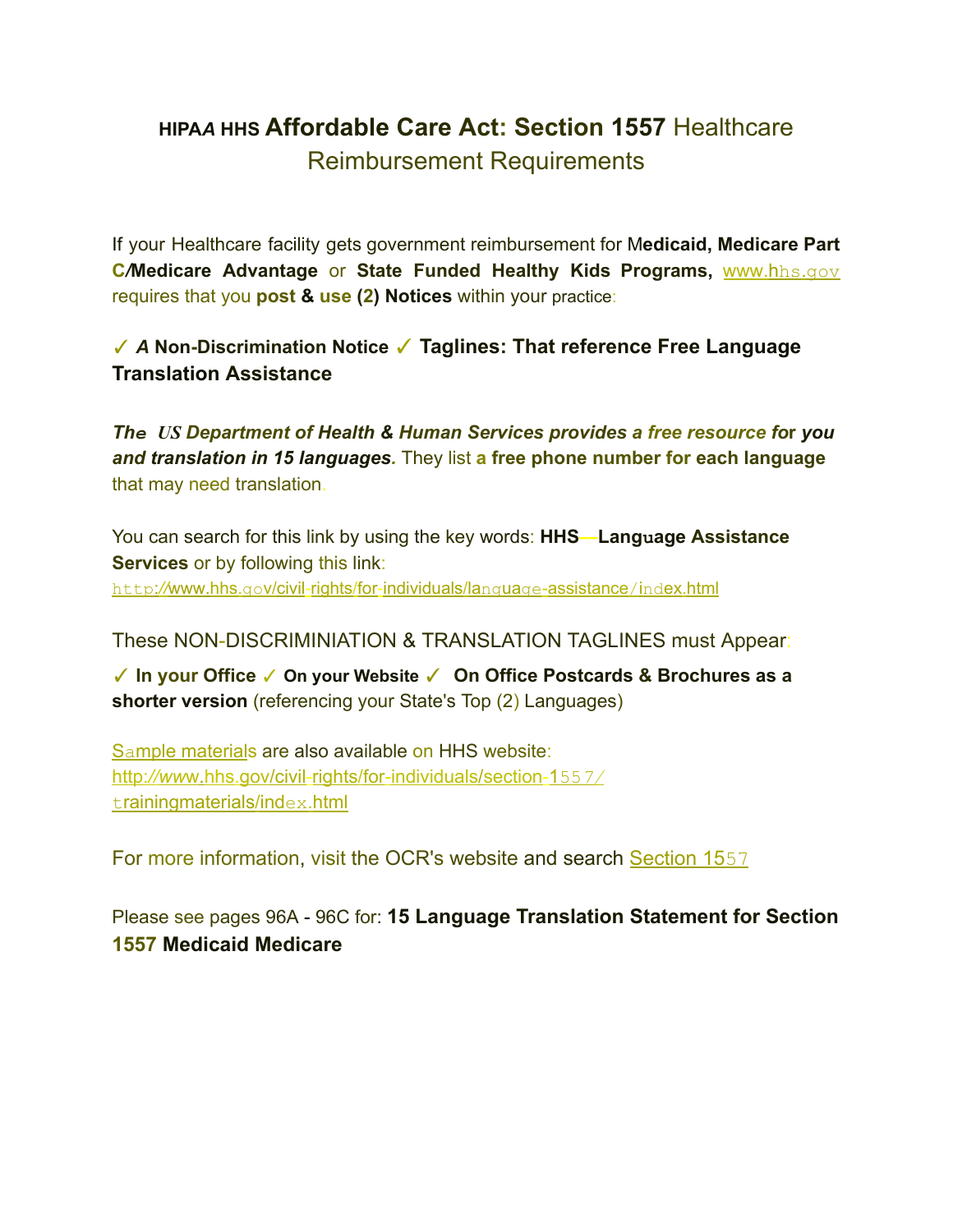*HIPA*A MADE EASY */ ©*2009*/*2020 All Rights Reserved | 96 | HIPA*A M*ANUAL TO OMNIBUS RULE STANDARD

**HIPAA Non-Discrimination Notice for Medicaid & Medicare Use** © All Rights Reserved HIPAA made EASYTM

R umond Kids Dentistry *(H***e***althcare Facility Nam***e)** complies with applicable Federal Civil Rights Laws and does not discriminate on the basis of race, color, national origin, age, disability, or sex. Bellmead Kids Dentisthe *(Healthcare Facility* N*am*e) does not exclude people or treat them differently because of race, color, national origin, age, disability, or sex. We provide free aids and services to people with disabilities to communicate effectively with us, such as: HIPAA interpretation in written format, written information in large print, audio-accessible formats via www.HHS.gov 800#, electronic formats & hard copies.

*W*e also comply with HIPAA Law to provide free HIPAA Translation to people whose primary language is not English. For language translation, in the top 15 common languages we will have you call: 800-752-0093. Or please contact our HIPAA Officer for additional guidance on these translation links or other fore mentioned communication aids at the phone number listed below.

If you believe that Bollm*ead* Ki*d*s Dentistry *(H*e*althca*re F*acili*t*y Nam*e) has failed to provide these services or discriminated in another way on the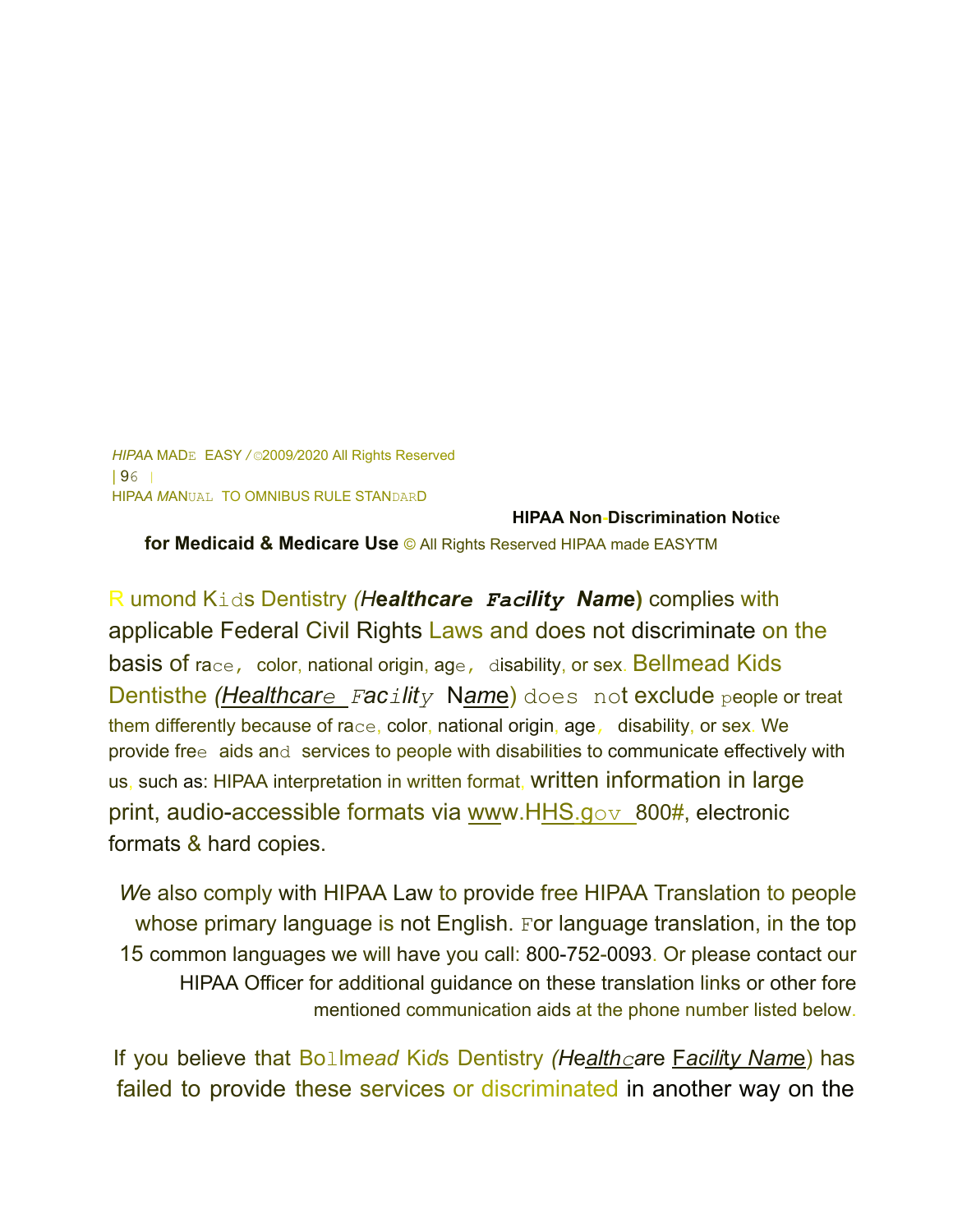basis of race, color, national origin, age, disability, or sex, you can file a grievance with:

> **HIPAA Officer:** Office Name: Bellmea*d* Kids Dentistry **Office Address:** 3200 Belimea*d* Dr. Bellmead TX, 76705 **Office Phone:** 754-799.*4*000 **Office Fax:** - 254-265-8088

You can also file a civil rights complaint with the U.S. Department of Health and Human Services, Office for Civil Rights, electronically through the Office for Civil Rights Complaint Portal, available at https*://*ocrportal.hhs.gov*/o*cr/portal/lobby.jsf, or by U.S. mail or telephone:

**U.S. Department of Health and Human Services 200 Independence Avenue, SW Room 509F** HHH Building Washington, D.C. 20201 Phone: 800-368-1019 Fax: 800-537-7697 **Language Translation Phone: 800-752-0093**

Complaint forms are available at http*://www*.hhs.go*v/ocr/*office*/*file/index.html

*HIP*AA *M*A*D*E EASY® */* ©2009/2019 All Rights Reserved

*| 96-A*

 $\|$ 

HIPAA *M*ANUAL TO OMNIBUS RULE STAND*A*RD

**Language Assistance Services for Individuals with Limited**

**English Proficiency** Section 1557 Of The Affordable Care Act

*W***e will take reasonable steps, in accordance w**ith current HIPAA r**equirements, to provide free language assistance services to people who speak common languages that we are** likely to **hear within our practice and who don't speak**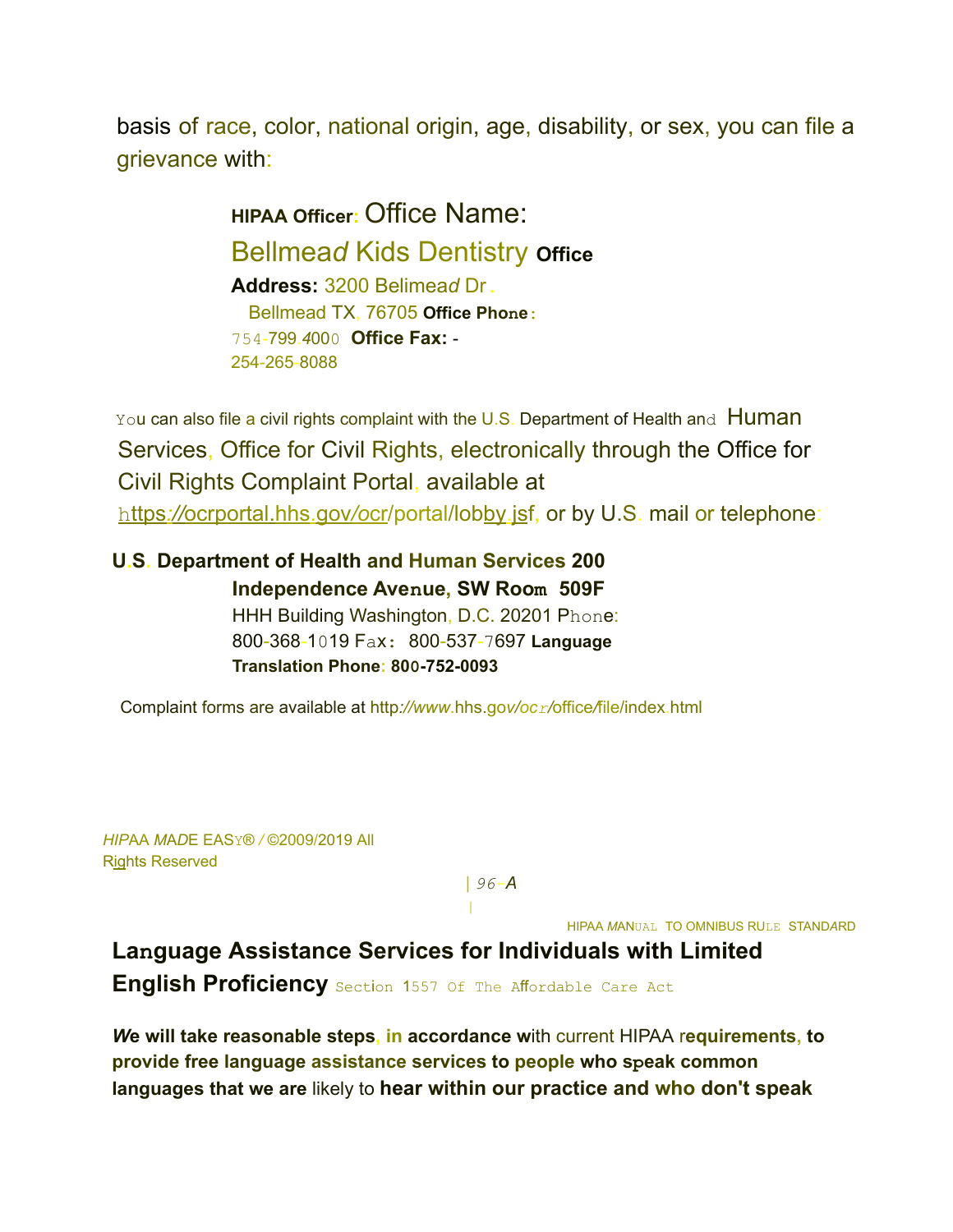# **English well enough to talk to us about the healthcare service we provide.**

#### **Transla**tion of the **above statement in:**

Spanish: Tomaremos medidas razonables, de acuerdo con los requisitos actuales de HIPAA, para proporcionar servicios de asistencia lingüística gratuitos a las personas que hablan idiomas comunes que probablemente escuchemos en nuestra práctica y que no hablen el inglés lo suficientemente bien como para hablarnos sobre la atención médica. Servicio que brindamos.

**French:** Nous prendrons des mesures raisonnables, conformément aux exigences actuelles de la loi HIPAA, pour fournir des services d'assistance linguistique gratuits aux personnes qui parlent des langues communes que nous sommes susceptibles d'entendre dans notre cabinet et qui ne parlent pas suffisamment l'anglais pour nous parler des soins de santé. service que nous fournissons.

**Italian:** Adotteremo misure ragionevoli, in conformità con gli attuali requisiti HIPAA, per fornire servizi di assistenza linguistica gratuiti a persone che parlano lingue comuni che probabilmente sentiremo all'interno della nostra pratica e che non parlano inglese abbastanza bene da parlarci della sanità servizio che forniamo.

**French Creole (Haitian Creole):** Nou pral pran mezi rezonab pou bay sèvis asistans lang gratis pou moun ki pale lang nou pagen ide deyo ak ki pa pale angle byen ase pou pale ak nou SOU swen nou ap bay.

German: In Übereinstimmung mit den aktuellen HIPAA-Anforderungen werden wir angemessene Schritte unternehmen, um Menschen, die gängige Sprachen sprechen und die wir wahrscheinlich in unserer Praxis hören werden, kostenlose Sprachassistenzdienste anzubieten, die nicht gut genug Englisch sprechen, um mit uns über die Gesundheitsversorgung zu sprechen Service, den wir anbieten.

**Portegues**: Tomaremos medidas razoáveis, de acordo com os requisitos atuais da HIPAA, para fornecer serviços gratuitos de assistência em idiomas para pessoas que falam idiomas comuns que provavelmente escutaremos em nossa prática e que não falam inglês o suficiente para conversar conosco sobre os cuidados de saúde. serviço que prestamos.

Croatian: Poduzimat ćemo razumne korake, u skladu s trenutnim zahtjevima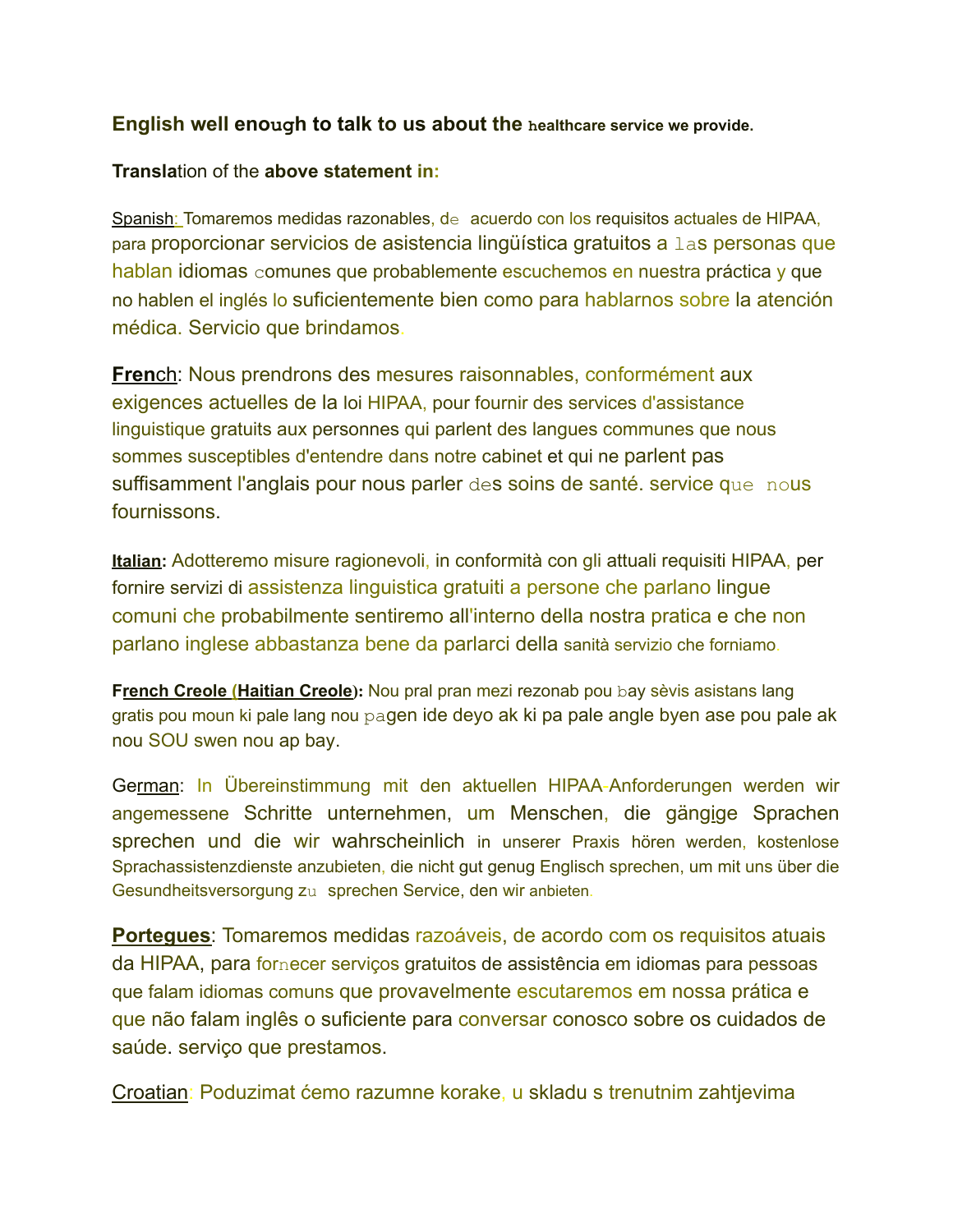HIPAA-e, pružiti besplatne usluge jezične pomoći osobama koje govore zajedničke jezike koje ćemo vjerojatno

čuti u našoj praksi i koji ne govore dovoljno dobro engleski jezik da razgovaraju s nama o zdravstvenoj zaštiti usluge koje pružamo.

**Greek:** Θα λάβουμε εύλογα μέτρα, σύμφωνα με τις ισχύουσες απαιτήσεις της ΗΙΡΑΑ, για να παρέχουμε δ*ω*ρεάν υπηρεσίες γλωσσικής βοήθειας σε άτομα που μιλούν κοινές *γ*λώσσες που πιθανό*ν ν*α ακούσουμε μέσα στην πρακτική μας και που δεν μιλούν αρκετά καλά αγγλικά για να μας μιλήσουν για την υγειονομική περίθαλψη υπηρεσιών που παρέχουμε.

## *HIP*AA MADE EASY® / ©2009*/20*19 All Rights Reserved

| 96-B

HIPAA MANUAL TO OMNIBUS RULE STANDARD

Korean: 92 E THO HIPAA AI 100|| [[21 2150 It#1 of 07 ( 217 E 싶어하는 공통 언어를 사용하는 사람들에게 무료 언어 지원 서비스를 제공 할 것이며 건강 관리에 관해 우리에게 충분히 이야기 할 수 있는 영어를하지 못합니다. 우리가 제공하는 서비스.

**Albanian:** Ne do të ndërmarrim hapa të arsyeshëm, në përputhje me kërkesat e tanishme të HIPAA, për të ofruar shërbime të asistencës gjuhësore falas për njerëzit që flasin gjuhë të zakonshme që ne mund të dëgjojmë brenda praktikës sonë dhe që nuk flasin anglisht mjaft mirë për të folur me ne për kujdesin shëndetësor shërbim që ne ofrojmë.

Hindi: 54 adHA HIPAA 3102481377 317HR, HARI HIYOIM and hit on 449 HIT HERYA सेवाएं प्रदान करने के लिए उचित कदम उठाएंगे, जो कि हमारे अभ्यास के भीतर सनने <u>की</u> संभावना है और जो स्वास्थ्य सेवाओं के बारे में हमसे बात करने के लिए पर्याप्त अंग्रेजी नहीं बोलते हैं सेवा हम प्रदान करते हैं।

**Tagalog:** Magsasagawa kami ng mga makatwirang hakbang, alinsunod sa kasalukuyang mga kinakailangan ng HIPAA, upang magbigay ng mga serbisyo ng tulong sa libreng wika sa mga taong nagsasalita ng mga karaniwang wika na malamang na marinig natin sa loob ng aming pagsasanay at hindi mahusay na nagsasalita ng Ingles upang makipag-usap sa amin tungkol sa pangangalagang pangkalusugan serbisyo na